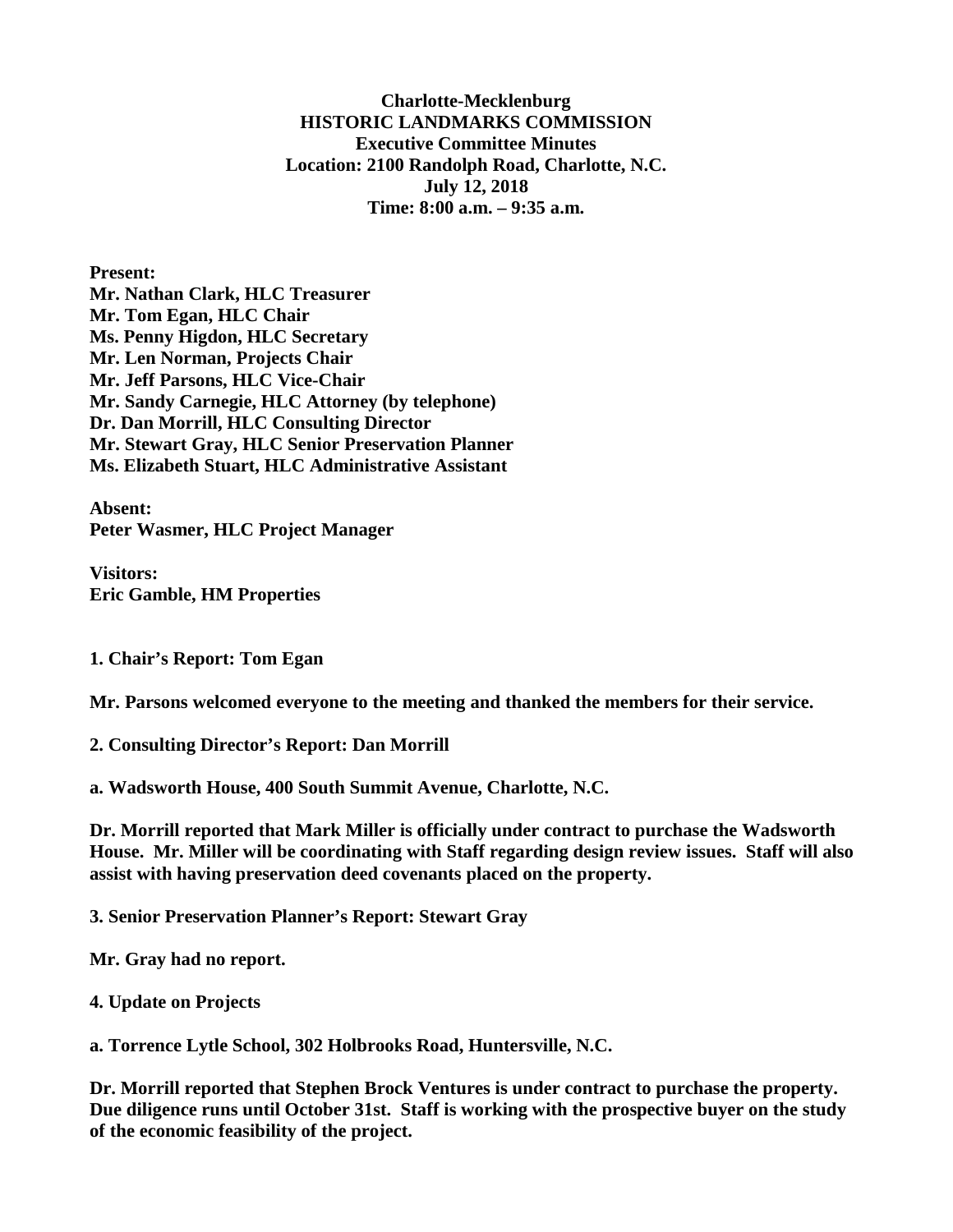**b. Wallace House, 9425 Robinson Church Road, Charlotte, N.C.**

**Dr. Morrill reported that Staff is working on processing the property for designation as a historic landmark, which is scheduled for October. Peter Wasmer, HLC Project Manager, is performing due diligence. Closing should occur in late October or early November. Staff will be working with Sandy Carnegie, HLC Attorney, on finalizing a lease agreement with the owner. The plan is to offer the property for sale "as is."**

**Dr. Morrill stated that the owners have reviewed and have accepted the terms of a lease of the property upon closing. Staff believes that this will assist with providing security for the property. Staff recommends that the Executive Committee recommend that the HLC approve entering into a lease of the property with the owners upon closing under the terms set forth in the lease.**

**MR. NORMAN PRESENTED A MOTION SECONDED BY MR. PARSONS THAT THE EXECUTIVE COMMITTEE RECOMMEND TO THE HISTORIC LANDMARKS COMMISSION THAT IT APPROVE ENTERING INTO A LEASE AS PRESENTED OF THE WALLACE HOUSE, 9425 ROBINSON CHURCH ROAD, CHARLOTTE, N.C., WITH THE OWNERS, SUBJECT TO THE INCLUSION OF LANGUAGE STATING THAT THE HLC CAN TERMINATE THE LEASE WITH 45 DAYS NOTICE. THE COMMITTEE UNANIMOUSLY APPROVED THE MOTION.** 

**c. Ingleside, 7225 Bud Henderson Road, Huntersville, N.C.** 

**Dr. Morrill stated that the Commission is under contract to purchase the property. Staff believes that the future use of the property should be carefully evaluated. It has been challenging to find a buyer who will make a long term commitment to the property. Staff has talked with the Town of Huntersville and the National Trust for Historic Preservation about applying for a matching grant for an adaptive reuse feasibility study of the property. The HLC is currently paying the utilities bill and is maintaining the lawn. Emergency repairs of the air conditioning system were necessary.**

**Dr. Morrill discussed the need for a deliberate process in regard to marketing the property. Dr. Morrill asked the Committee members whether they would be interested in undertaking a process for marketing. The Committee stated its interest. Mr. Norman stated that a buyer might come forward before the grant is pursued.**

# **d. Streetcar 85**

**Dr. Morrill announced that the tentative date for moving Streetcar 85 from the North Carolina Transportation Museum to Charlotte is August 1, 2018. Dr. Morrill also reported that Purchase Orders for hiring Chris Allen as a Consultant, for paying the Vendor for transporting Streetcar 85, and for paying an early termination fee for the lease of Streetcar 85 to the North Carolina Transportation Museum have been issued.**

**Mr. Egan arrived at the meeting at 8:30 a.m.** 

**e. Excelsior Club, 921 Beatties Ford Road, Charlotte, N.C.**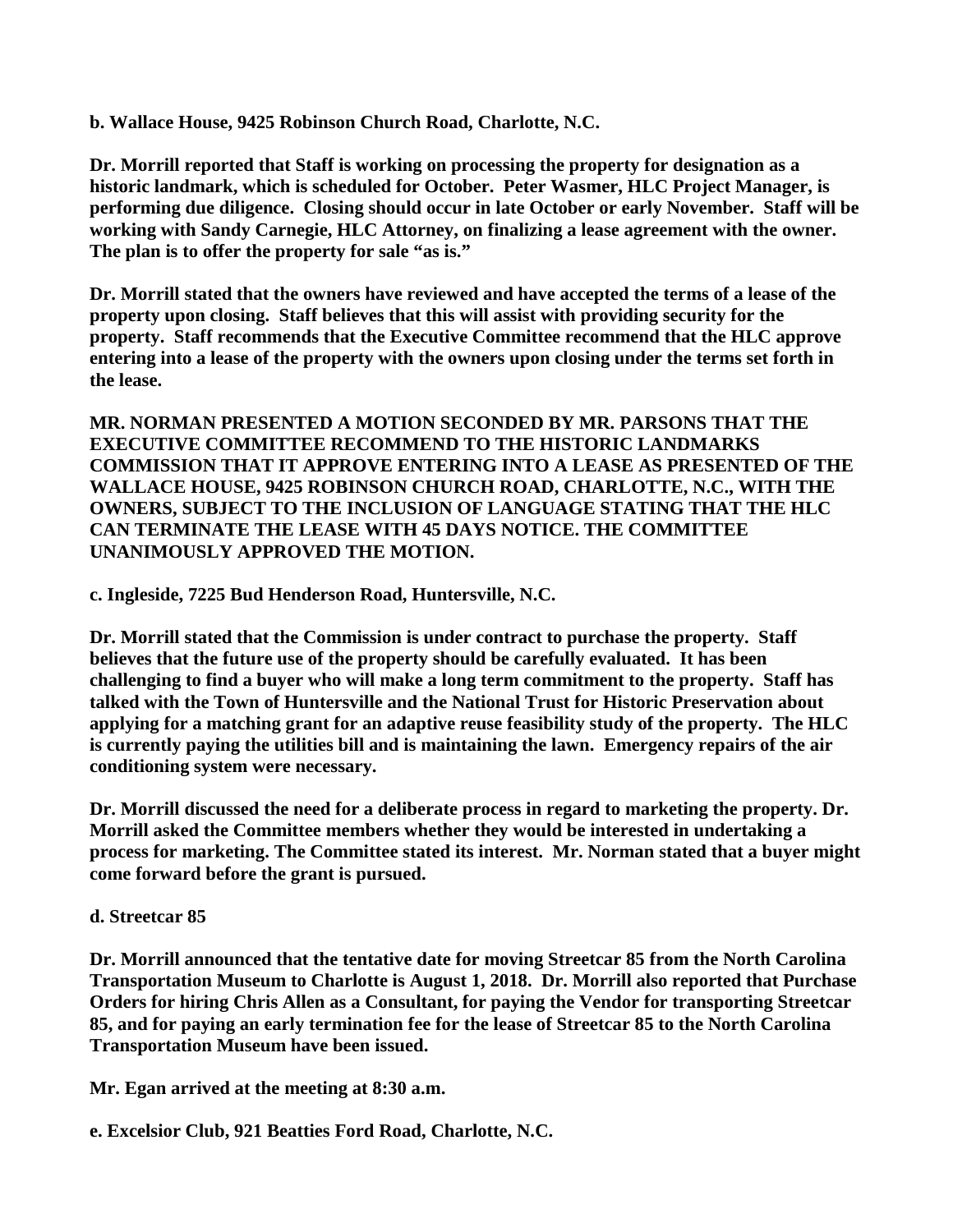**Dr. Morrill reported that Staff met with County officials to discuss preservation strategies for the Excelsior Club. It was agreed that the HLC Staff should approach the owner after Peter Wasmer obtains an updated appraisal of the parcel on which the building sits and after the costs of restoring the building are acquired. That information is being gathered. The information will be distributed to the Executive Committee.** 

**5. Proposal for Charlotte New Look Bus**

**Dr. Morrill explained that in January 1992 the Commission acquired the last General Motors New Look Bus in the Charlotte Transit Fleet. The bus is a designated historic landmark. The Commission has put a refurbished engine and transmission in the bus. It is currently housed in the CATS storage garage.** 

**Dr. Morrill reported that Argos Real Estate Advisors, Inc. is proposing that title to the Bus be transferred to Argos, which would assume the responsibility for performing additional repairs to the bus to put it into full operational order. Staff supports the transfer of title and the relocation of the bus to the Chamberlain Ave. storage facility.** 

**Staff recommends that the Executive Committee recommend to the Historic Landmarks Commission that the HLC approve in principle the transfer of title of the General Motors New Look Bus in "as is" condition to Argos Realty Estate Advisors, Inc. subject to HLC approval of a written agreement with Argos setting forth the terms of the transfer.**

**MR. NORMAN PRESENTED A MOTION SECONDED BY MR. PARSONS THAT THE EXECUTIVE COMMITTEE RECOMMEND TO THE HISTORIC LANDMARKS COMMISSION THAT IT APPROVE IN PRINCIPLE THE TRANSFER OF TITLE OF THE GENERAL MOTORS NEW LOOK BUS IN "AS IS" CONDITION TO ARGOS REALTY ESTATE ADVISORS, INC., SUBJECT TO HLC APPROVAL OF A WRITTEN AGREEMENT WITH ARGOS SETTING FORTH THE TERMS OF THE TRANSFER. THE COMMITTEE UNANIMOUSLY APPROVED THE MOTION.**

**6. Offer to Purchase Charles Barnhardt House, 3217 Maymont Place, Charlotte, N.C.**

**Dr. Morrill reported that the Commission has received an offer to purchase the Barnhardt House. Sandy Carnegie explained that he updated the contract to emphasize the "as-is" condition of the house. Eric Gamble, Realtor, distributed documents detailing his suggestions for a counter-offer to the current offer. The Committee discussed the documents at length and asked questions of Mr. Carnegie and Mr. Gamble. Sandy Carnegie stated that he would circulate through email changes to the contract that the Committee suggested.** 

**A MOTION WAS PRESENTED AND SECONDED THAT THE OFFER TO PURCHASE AND CONTRACT FOR THE BARNHARDT HOUSE, 3217 MAYMONT PLACE, CHARLOTTE, N.C., BE REVISED BY SANDY CARNEGIE, HLC ATTORNEY, TO INCLUDE THE FOLLOWING: PURCHASE PRICE - \$1,122,500; EARNEST MONEY DEPOSIT - \$10,000; DUE DILIGENCE FEE - \$2,500; DUE DILIGENCE PERIOD – 60 DAYS; CLOSING – 90 DAYS AFTER EFFECTIVE DATE OF OFFER TO PURCHASE AND CONTRACT; SELLER WILL PAY UP TO \$5,000 OF BUYER'S CLOSING COST; ROOF REPAIR MUST COMMENCE WITHIN 30 DAYS OF CLOSING. ADDITIONALLY, IF THE POTENTIAL**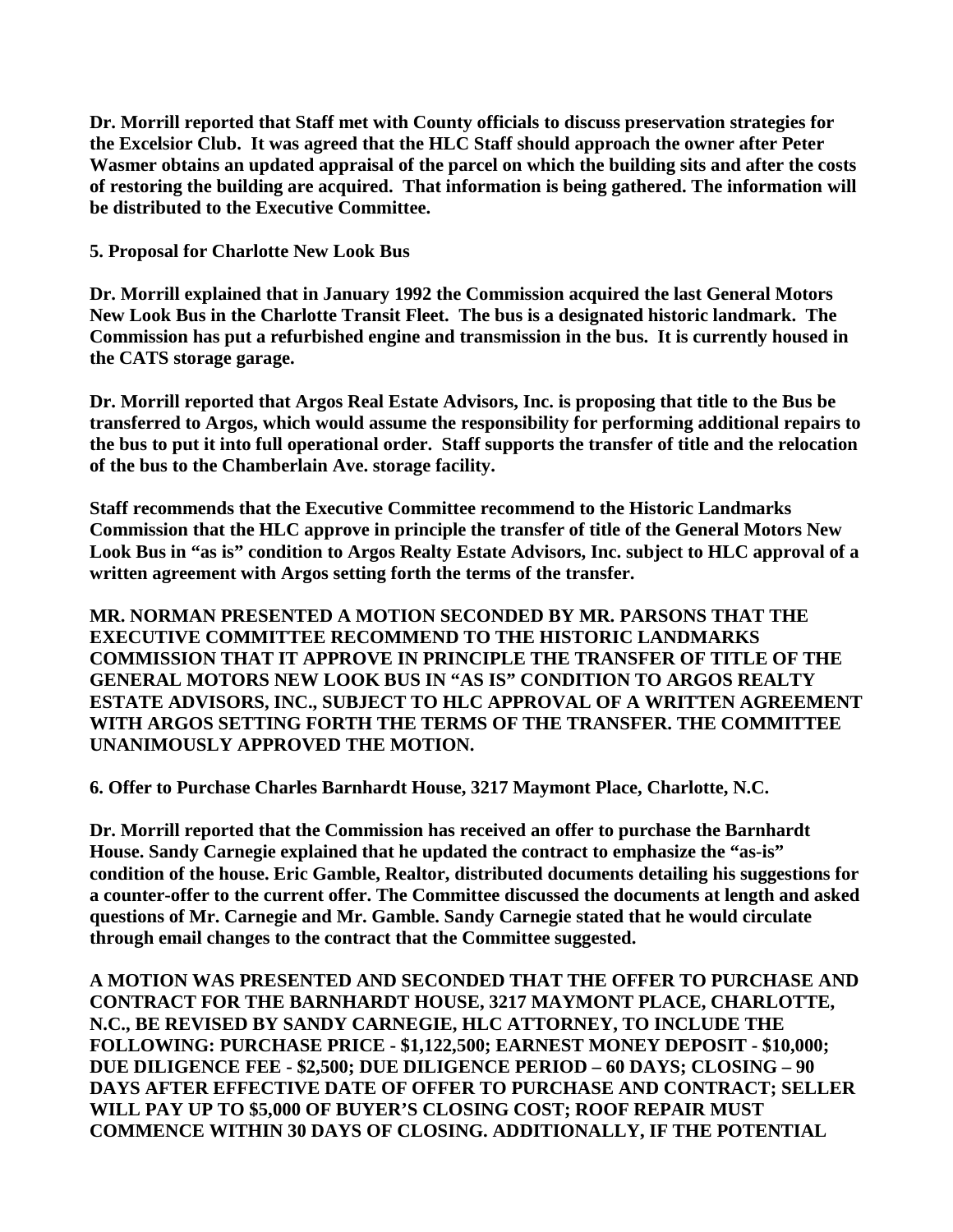## **BUYERS COUNTER THE HLC OFFER WITH A CONTRACT PREREQUISITE OF SELLING THEIR CURRENT PROPERTY, THEN THE HLC REAL ESTATE AGENT IS AUTHORIZED TO PRESENT THE ATTACHED ADDENDUM TO THE BUYERS. THE COMMITTEE UNANIMOUSLY APPROVED THE MOTION.**

**Note: For Addendum, see next page.** 

**7. Old Business**

**There was no old business.**

## **8. New Business**

**Dr. Morrill reported that John Howard, Administrator of the Charlotte Historic District Commission, has contacted Staff about a duplex at 1437-1439 Pecan Avenue for which a Certificate of Appropriateness for demolition has been issued. The owner reportedly is interested in talking with the HLC about possible purchase of the property. Dr. Morrill stated that he has contacted the owner and has not yet received a response. Mr. Parsons suggested that Dr. Morrill follow up with the owner. Dr. Morrill stated that he has also asked Eric Gamble to take a look at the property.**

**Mr. Norman brought up the issue of possibly expanding the Projects Committee to include Commissioners who are not officers. Mr. Egan stated that he is solidifying the Committee rosters and will consider the issue.** 

**The Committee adjourned at 9:35 a.m.**